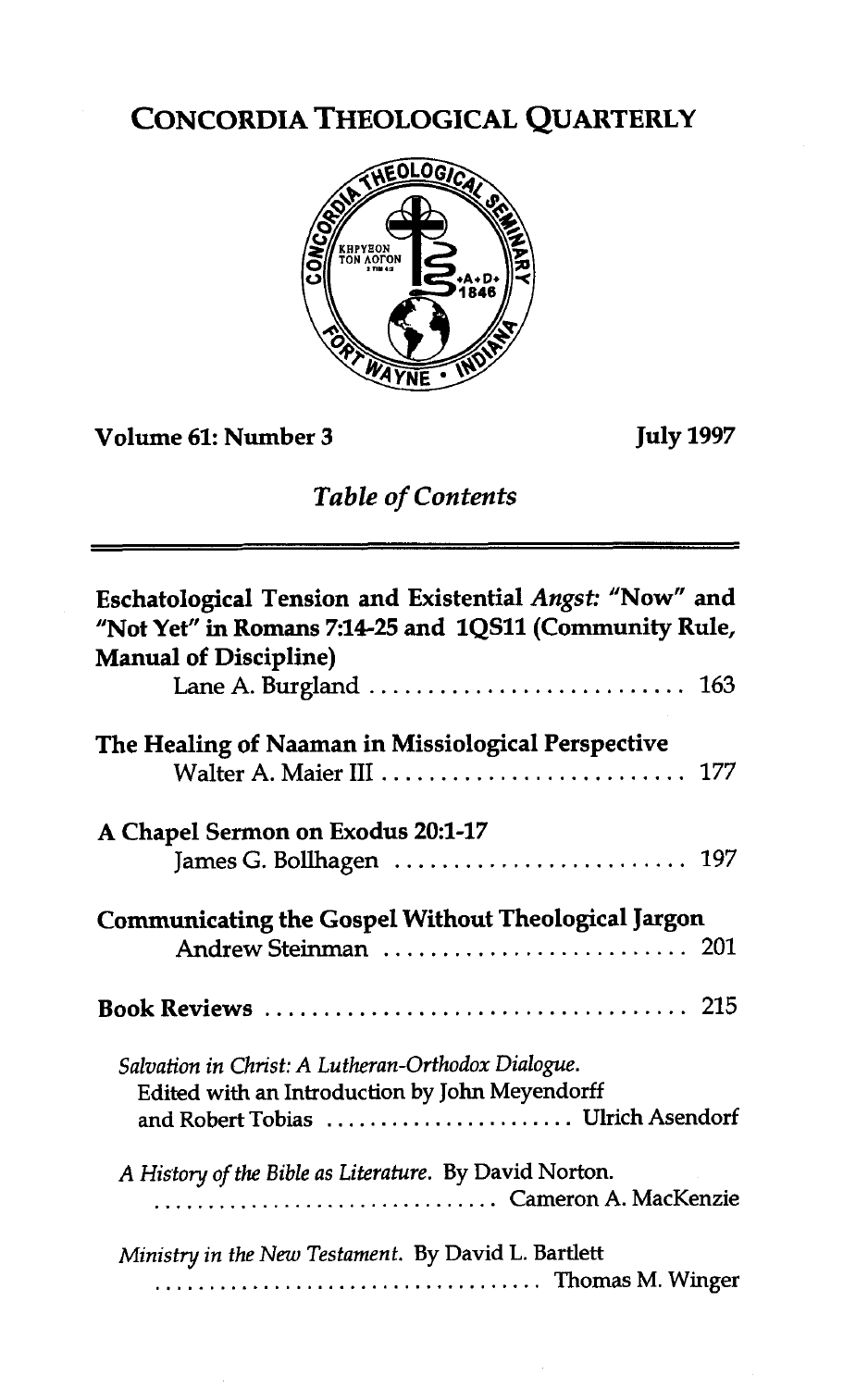| The Justification of the Gentiles: Paul's Letters to the Galatians<br>and Romans. By Hendrikus Boers Charles A. Gieschen  |
|---------------------------------------------------------------------------------------------------------------------------|
| Christianity and Christendom in the Middle Ages: The<br>Relations Between Religion, Church, and Society.                  |
| The Mystery and the Passion: A Homiletic Reading of the Gospel<br>Traditions. By David G. Buttrick Carl C. Fickenscher II |
| Christ in Christian Tradition. By Aloys Grillmeier with<br>Theresia Hainthaler (Chemondum C. Weinrich                     |
| Theological Ethics of the New Testament. By Eduard Lohse<br>H. Armin Moellering                                           |
| Paul's Narrative Thought World: The Tapestry of Tragedy and<br>Triumph. By Ben Witherington Charles A. Gieschen           |
| Galileo, Bellarmine, and the Bible. By Richard J. Blackwell.<br>Cameron A. MacKenzie                                      |
| Teaching Law and Gospel. By William Fischer  Erik J. Rottmann                                                             |
| 238                                                                                                                       |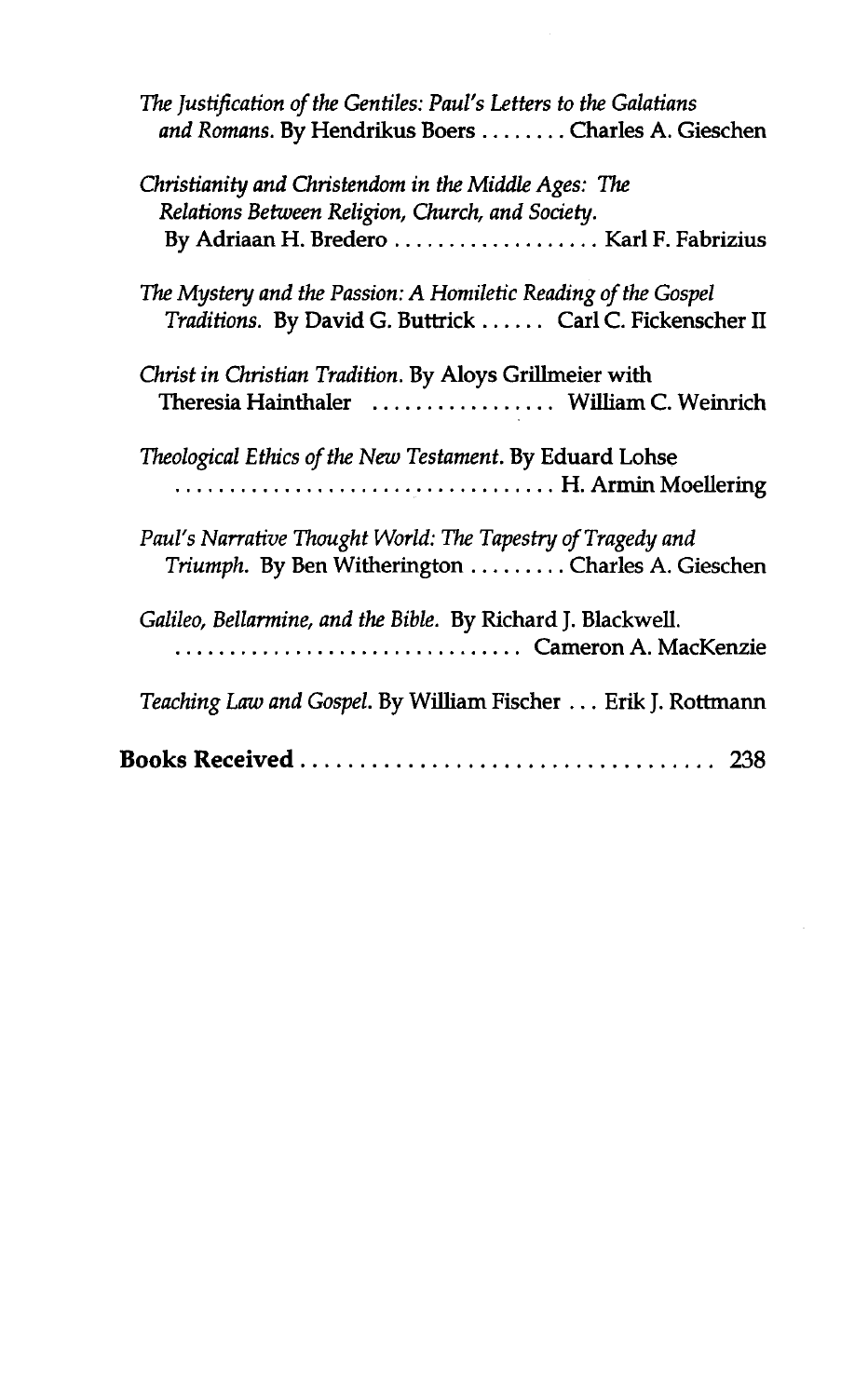## **Eschatological Tension and Existential**  Angst: "Now" and "Not Yet" in Romans **214-25 and 1QS 11 (Community Rule, Manual of Discipline)**

### **Lane A. Burgland**

In a recent article, D. B. Garlington enumerated five different approaches to Romans 7:14-25.' Paul refers to: (1) man under the law, prior to salvation; (2) the normative condition of the Christian;' (3) the Christian who tries to do the law without the full aid of the Spirit; (4) the person who is in the process of becoming a Christian and is frustrated, caught "in between" belief and unbelief; (5) the experience of any man, regardless of faith in Christ, who tries to do good.<sup>3</sup> A careful reading will lead to the conclusion that Romans 7:14-25 desribes the normative condition of the Christian. In Romans 7 Paul defends the law as good even though it seems to be an ally of sin (Romans 6:14-7:7), a view confirmed by its effect on the Christian, a member of two separate and distinct ages. One may then ask whether this eschatological tension and the resulting existential Angst (anxiety created by the mere fact of existence) is unique to Paul or whether it is also reflected in the Qumran documents. This study will examine Romans 7 with particular attention to the eschatology reflected by Paul in verses 14-25. The Community Rule (1QS 11), a Qumran document that contains similar statements, will then be compared with Romans 7.

#### Romans **7:7-13**

(7) What therefore shall we say? Is the law sin? Of course not! But I did not know sin except through law; for I would

<sup>&</sup>lt;sup>1</sup>D. B. Garlington, "Romans 7:14-25 and the Creation Theology of Paul," Trinity Journal, **n.s.,** 11 (1990): 197-235.

<sup>&#</sup>x27;J. **D. G. Dunn** (Romans **1-8 [Waco: Word Books,** 19881,398) **depict. this section as representing the Christian in two epochs.** 

<sup>&</sup>lt;sup>3</sup>Garlington, "Romans 7:14-25," 199.

*Dr. Lane A. Burgland is Assistant Professor of Exegetical Theology*  (Nau *Testament) at Concordia Theological Seminary, Fort Wayne, Indiana.*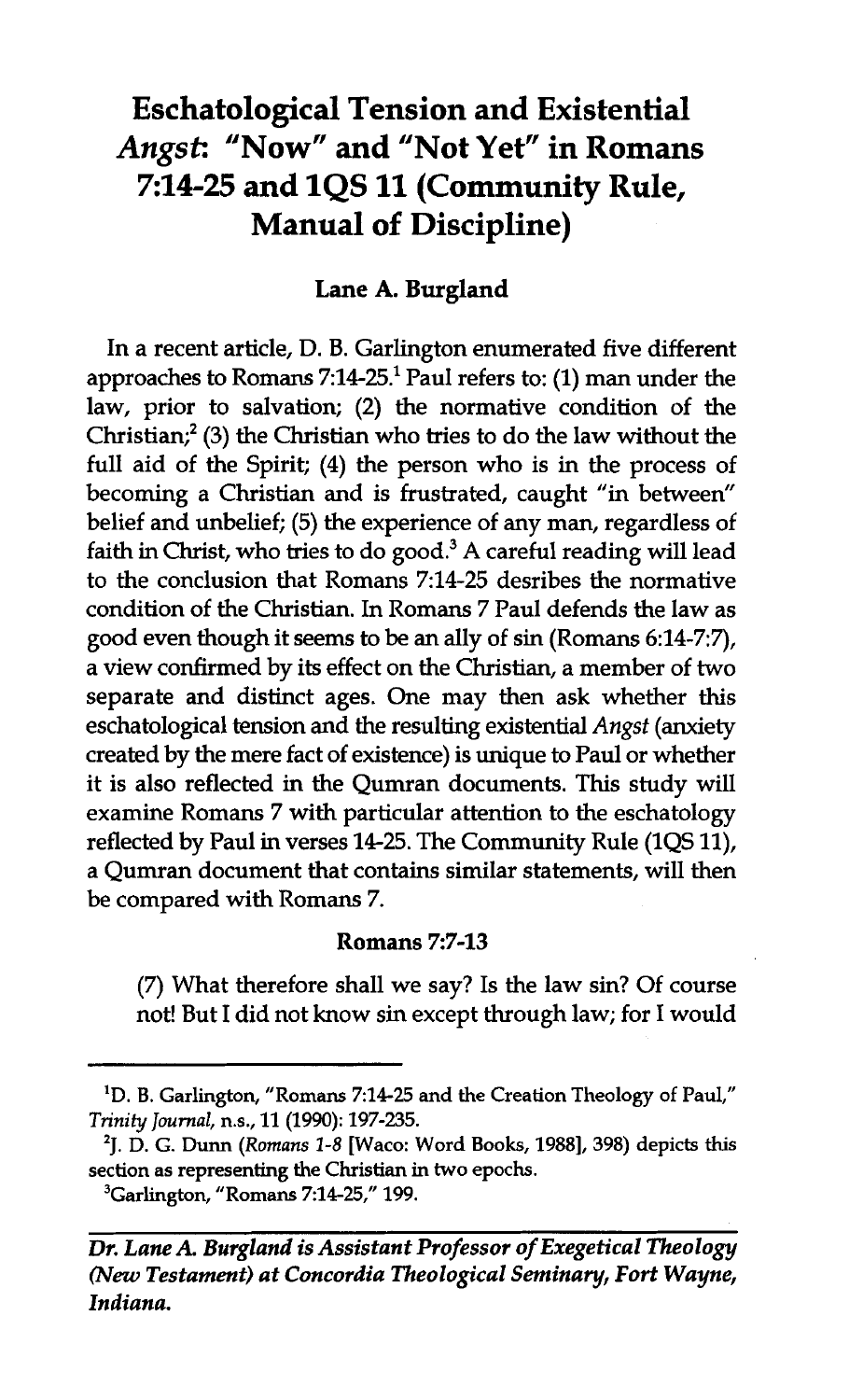not have known covetousness except the law said, "you will not covet." (8) But sin, taking opportunity through the command, produced in me every (kind of) covetousness; for without law sin (is) dead. (9) Then I was living apart from law, but having come by the command, sin revivified, (10) and I died and the command which was (intended) for life, was found in me (to produce) death. (11) For this sin, taking opportunity through the command, deceived me and through it killed (me). (12) So thus the law, on the one hand (is) holy and the command (is) holy and right and good. (13) Has the good therefore become for me death? Of course not! But this sin, so that it may be manifestly sin, through the good to me has been working death, so that the sin might be utterly sinful through the command. $4$ 

Paul makes a number of remarks about the law up to this point that could be misconstrued by the reader. The believer dies both to sin (6:2) and to the law (7:4). The believer is therefore freed from both sin (6:18) and the law (7:3). He is "justified from sin" (67) and "discharged from the law" (7:6). The Christian walks in newness of life (6:4) and serves in the new way of the Spirit (7:6).<sup>5</sup> The reader could very well conclude that the law and sin are one and the same. Paul therefore defends the law, first by pointing out that sin is the real culprit (in verses 7-13) and then by placing blame where it belongs: not on the law (which is good) but on sinful human nature (in verses 14-25).<sup>6</sup>

Paul shows that before he was converted, his attitude towards the law differed sigruficantly. He had excelled in lawperformance beyond any of his contemporaries (Galatians 1:14). But now, as a Christian, he recognizes that in his zeal to fulfill the law he actually had been "a blasphemer and a persecutor and a hubristic man" (1 Timothy 1:13) because he was ignorant of the

**<sup>4</sup>All translations are the author's unless otherwise indicated.** 

**<sup>&#</sup>x27;Noted by Leon Morris, The Epistle** *to the Romans* **(Grand Rapids: Inter-Varsity, 1988), 270.** 

<sup>&</sup>lt;sup>6</sup>One may see Dunn, Romans 1-8, 376. He suggests a further division in **verses 18-20 regarding the divided "I" and in verses 21-23 concerning the divided law. It is not necessary to divide the law inasmuch as the problem is rooted in the fact that the believer "lives in two worlds."**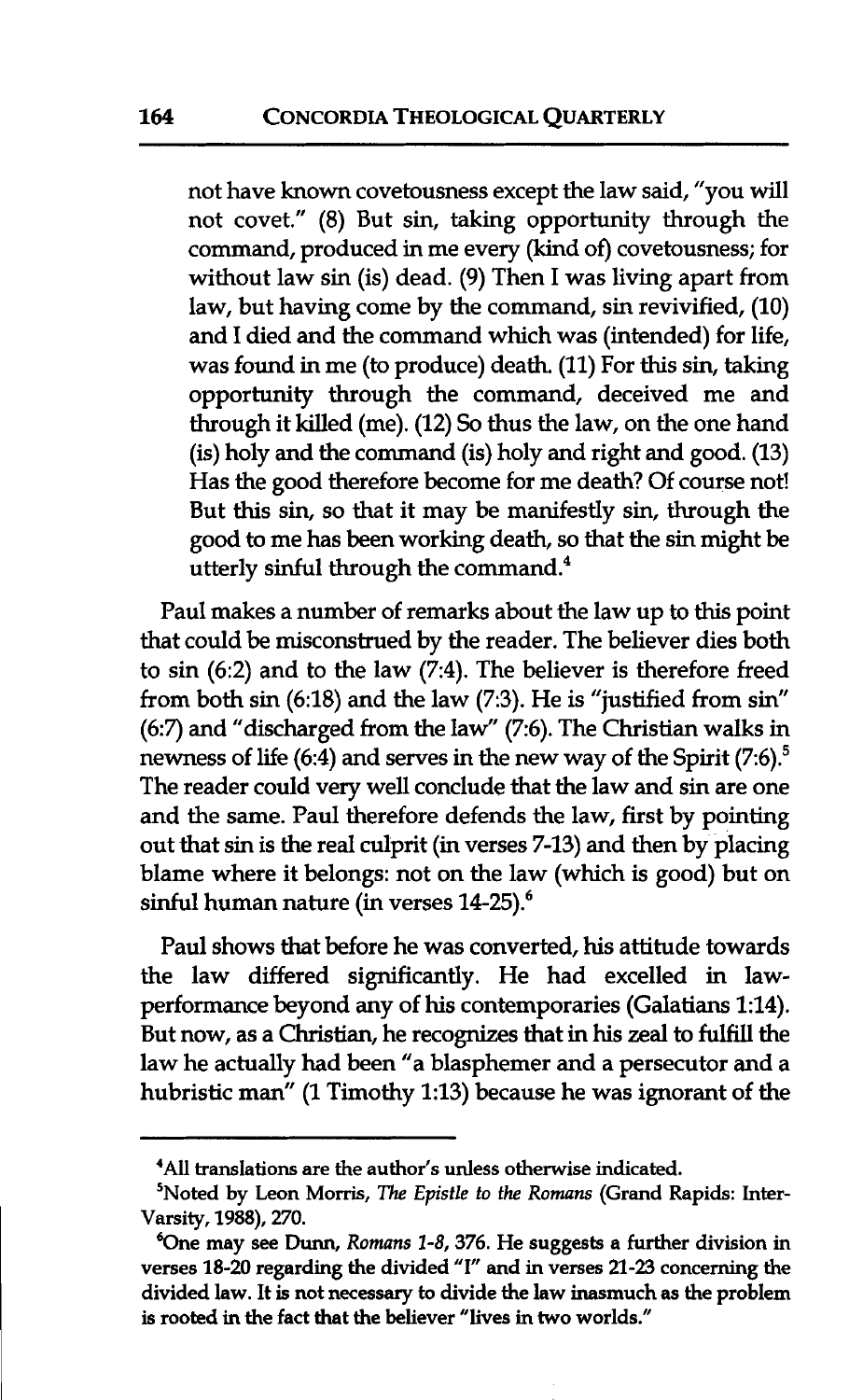true nature of the law in which he was an expert. His ignorance was unbelief (1 Timothy 1:13) and in his unbelief he was deceived. Instead of achieving a righteous status before God, he became the "chief" of sinners (1 Timothy 1:15).

One might suggest, therefore, that Paul refers to his own experience under the law before conversion in Romans 7:7-13 as he now, a Christian, evaluates it.<sup>7</sup> He can identify with Adam because both are "first" or "foremost" sinners: Adam by chronology and Paul by degree. The rest of humanity (excepting Jesus Christ) falls within the same category, although coming later than Adam and sinning less than Paul. One may then paraphrase Paul's comments in 7:7-13, particularly 7:9-10, as Michael Middendorf has done:

I was alive, that is, I possessed physical life and thought I possessed spiritual life. However, I was actually living an existence under the lordship of the Law  $(7:1)$ , the end of which was death (7:5). I was being deceived by sin into a mistaken apprehension of the purpose and function of the Law's commandment. When my full understanding of sin and the Law came, when I realized the actual effect of God's Law upon me as a sinful man, "I died" (εγώ απέθανον; 10a).<sup>8</sup>

Verse thirteen serves as a "hinge" verse to summarize the previous six verses and introduce the second defense of the law, 7:14-25. When Paul defends the law in chapter 7, he recognizes the close connection between it and God Himself. It is therefore impossible to equate the law with **sin,** in spite of the effect the law has on sinners.

Paul's personal experience parallels that of Adam and holds true for **all** people. Only as a Christian can he look back and see clearly the nature of the law and its purpose. And it is as a Christian, a believer buried with Christ Jesus in His death through baptism and raised with Christ into newness of life (one may compare Romans 6:4) that he writes verses 14-25.

**<sup>&#</sup>x27;Michael Middendorf makes this point, "The 'I' in the Storm: Paul's Use of the First Person Singular in Romans 7," unpublished** Th.D. **dissertation (St. Louis: Concordia Seminary, 1990), 271-72.** 

**<sup>&#</sup>x27;Middendorf, "The 'I' in the Storm," 273.**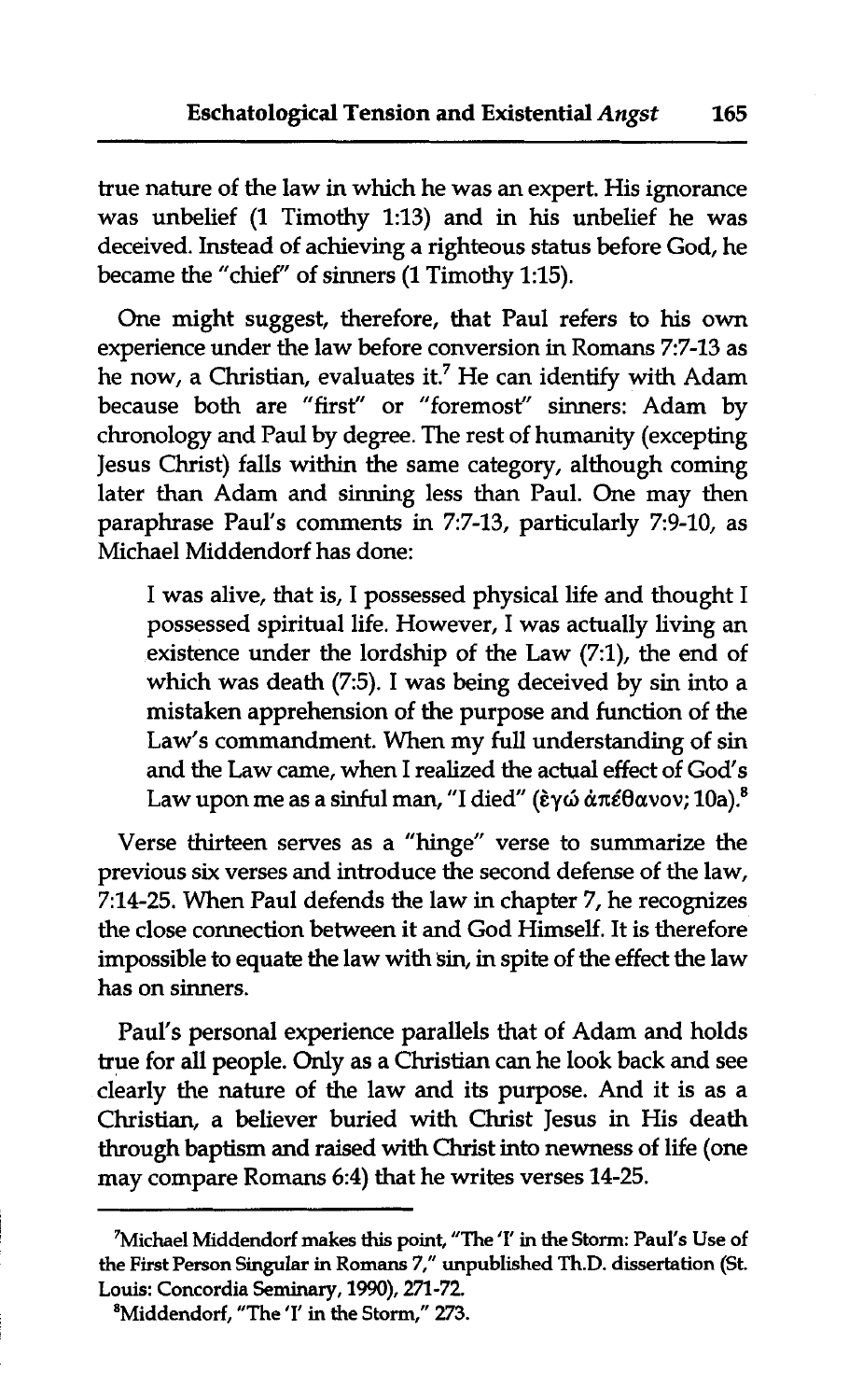#### **Romans 7:14-25**

(14) For we know that the law is spiritual, but I, I am fleshly, having been sold under sin. (15) For that which I work out I do not know; for that which I do not want, this I do, but that which I hate, this I **am** doing. (16) And if that which I do not want, this I am doing, I agree with the law that (it is) good. (17) But (it is) no longer I, I **am** working out this but the sin dwelling in me.

(18) For I know that good does not live in me, that is in my flesh; for to want lies close at hand, but to work out the good does not. (19) For although I want to do good, the evil I do not want (is) what I **am** doing. (20) And if that which I do not want, this I do, no longer (is it) I working it out but the sin dwelling in me. (21) Wherefore I find the law, by which I want to do the good, that evil lies close at hand. (22) For I joyfully agree with the law of God according to the inner man, (23) but I see another law in my members at war with the law of my mind and taking me captive by the law of sin which is in my members. (24) Wretched man I! Who will rescue me from this body of death? (25) But thanks to God through Jesus Christ our Lord! Therefore, on the one hand, I serve the law of God and yet, on the other hand, by the flesh (I serve) the law of sin.

Paul speaks in these verses as a Christian. Yet as a Christian, baptized into Christ's death and raised to a new life in Him, how is it possible that Paul can represent himself as still "sold under sin" and admit that he still serves "the law of sin?" Paul established in verses 7-13 that the problem does not lie in the law, because it is good and its commandment is holy and righteous and good. Further, he adds in verse 14, the law is spiritual **(xwupat~~6~). Dunn** explains that this means "it derives from the Spirit (given by inspiration), embodies the Spirit, manifests the Spirit, was intended to address at the level of the Spirit. . . **."9**  Contrasted to this "spirituality" of the law is the "fleshy" nature

<sup>&</sup>lt;sup>9</sup> Dunn, *Romans 1-8, 387*. He refers the reader to Paul's use of πνευματικός **in Romans 1:ll; 1 Corinthians 213; 10:3-4; 12:l; 15:44, 46; Colossians 1:9; 3:16.**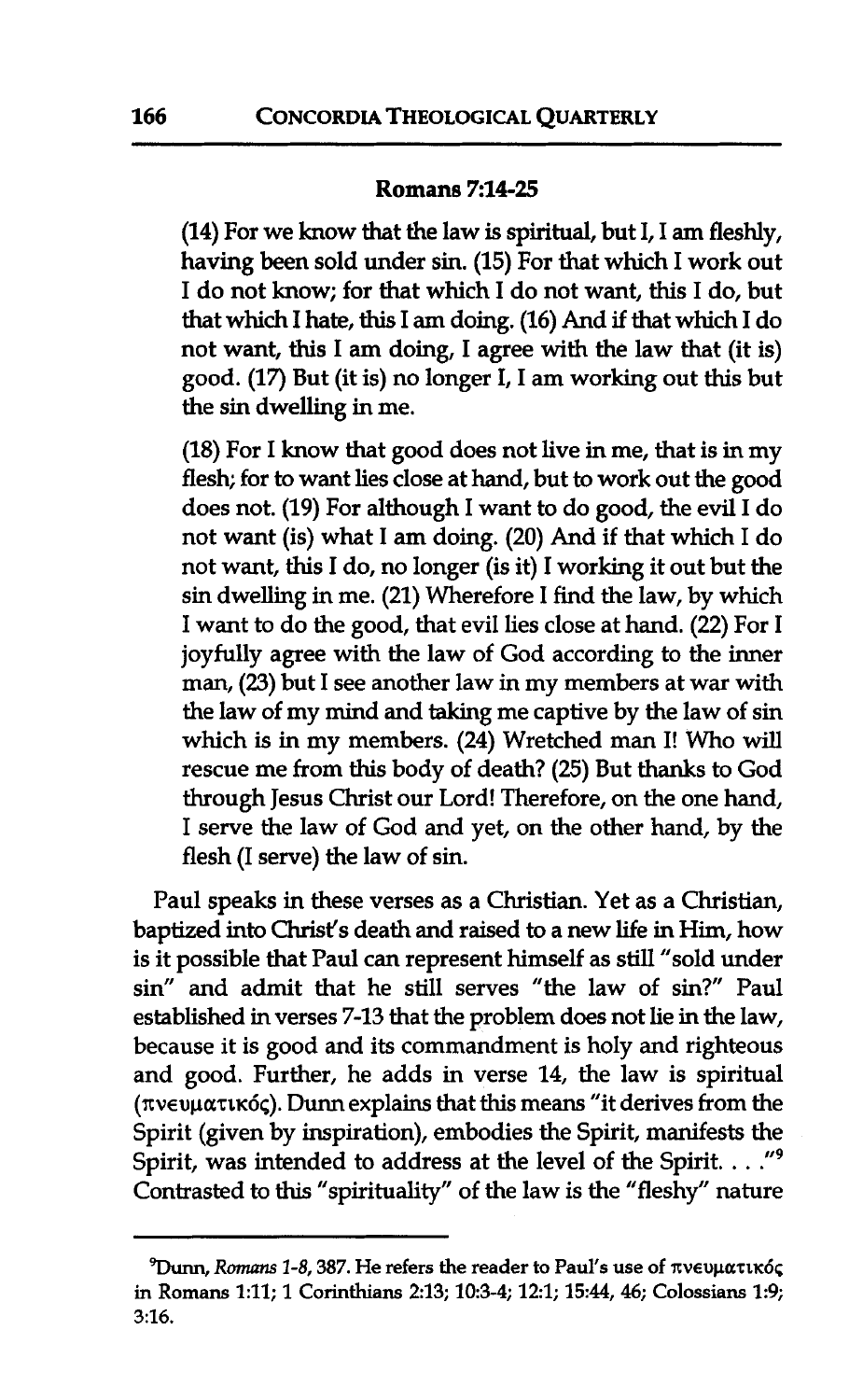of human existence. The adjective Paul employs here as an antonym for  $\pi$ νευματικός is σάρκινος, a word which appears only four times in the New Testament. Here and in 1 Corinthians 3:1 it is set in opposition to  $\pi v \in \mathfrak{u}$  and seems to be quite negative. In 2 Corinthians 3:3 and in Hebrews 716, however, the authors use it without those negative overtones.<sup>10</sup> When Paul sets the two terms πνευματικός and σάρκινος in contrast to each other, he has in mind the difference between the next age (following the resurrection) and the present age (prior to the resurrection). One may see this most clearly in his treatment of the resurrection in 1 Corinthians 15.

Paul uses the adjective  $\sigma\acute{\alpha}$ *p* $\kappa$ *vo* $\varsigma$  to represent the human being in the age of Adam, created a "living soul" from the dust of the earth. The significant change in Adam and his descendants that occurs in Genesis 3 is reflected in Paul's use of  $\sigma$   $\alpha$ o $\zeta$  at many points in his writings where man as **sinful** man is in view." Paul, therefore, says that man is "by nature" sinful ( $\phi$ ύσει, Ephesians 2:4) and under God's wrath. Commenting on Romans 7:14 and specifically on the phrase "but I am fleshy, having been sold under sin," Dunn writes: "in short, the phrase speaks of the individual in his belongingness to the epoch of Adam, which is ruled by sin and death. $^{712}$ 

When an individual is brought into Christ by means of baptism (Romans 6:l-4; Galatians 3:26-28) he is literally a "new creation" (2 Corinthians 5:17). As Robin Scroggs writes:

Paul does not use the term 'new creation' as a metaphor. Man in Christ will be, indeed already is, a truly new creature. The literal reference of Paul's language here has often been noticed, but it needs to be reiterated to avoid any often been noticed, but it needs to be reiterated to avoid any

<sup>&</sup>lt;sup>10</sup>In 2 Corinthians 3:3, Paul talks about how the Corinthian believers are living letters of Christ through Paul's ministry, "written by the Spirit of the living God, not on stone tablets but on tablets of fleshy hearts." In Hebrews **716,** the author defends the high priesthood of Christ Jesus as not being "according to the fleshy command but according to the power of indestructible life."

<sup>&</sup>lt;sup>11</sup>For example, Romans 8:3 (Jesus came in the "likeness of sinful flesh"), 8:4, **5,6,8,9,12,13; 9:s.** 

**<sup>&</sup>quot;Dunn, Romans 1-8,388.**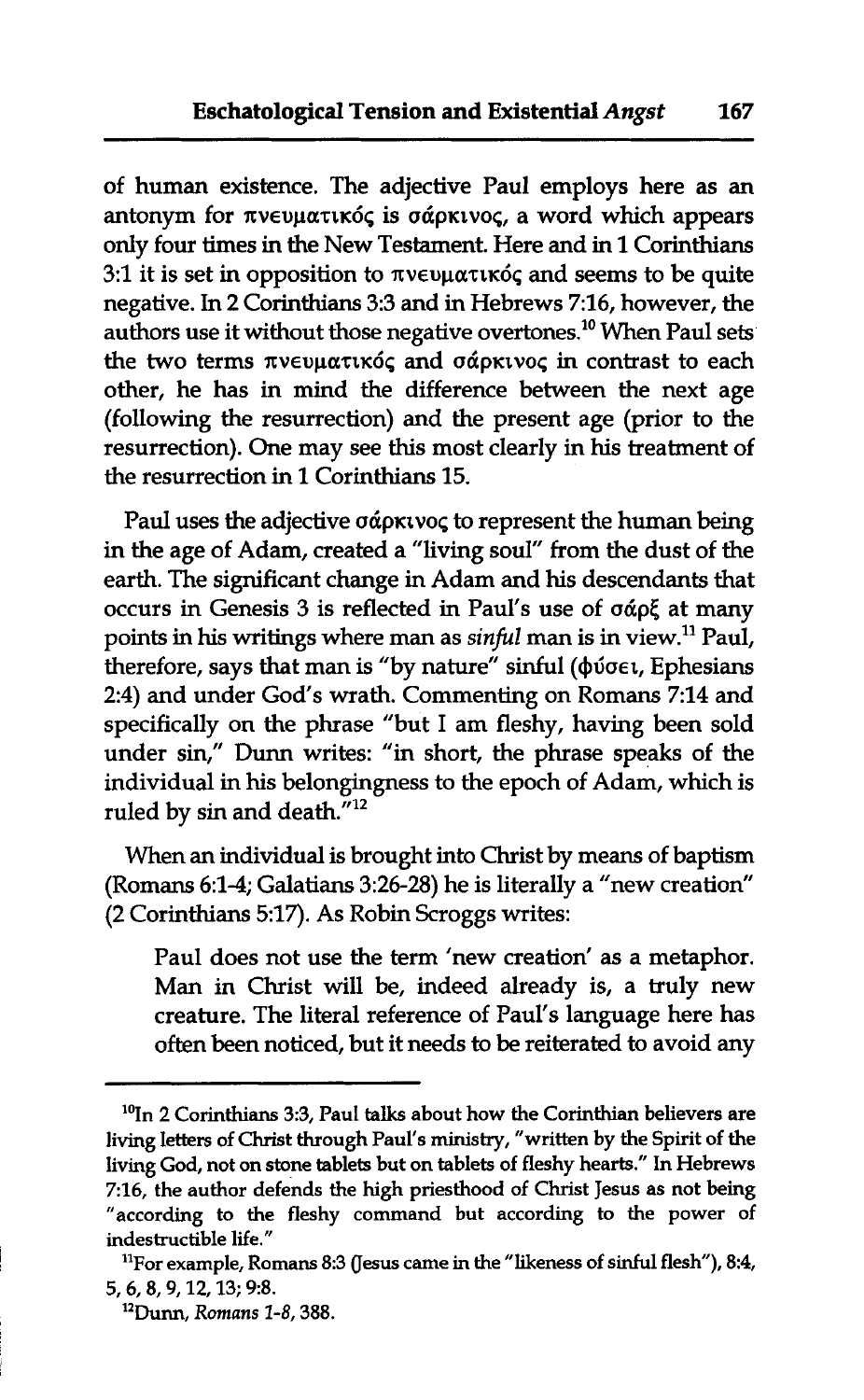suggestion that Paul is speaking simply of some emotional, intellectual, or decisional experience of the natural man. Paul's language implies further that the reality of this new nature is nothing more nor less than a restoration to that truly human reality, God has always desired for man.13

The decisive event in this epoch is the birth, life, death and resurrection of Jesus Christ. The reader of Romans has seen Gentiles condemned by the law in 1:18-32. He has witnessed the condemnation of Jews by the law in 2:l-28. He has read of the law's condemnation of all people together in 3:l-20 and may recall Paul's harsh words that "by works of the law all flesh will not be justified before [God] because through the law comes recognition of sin" (3:20).

"But **now!"** opened 3:21 and in 3:21-26 Paul treats the cross of Christ and the effect Jesus' crucifixion has on humanity's plight. In the "now time" (ἐν τῷ νῦν καιρῷ, 3:26), God's righteousness has been displayed in the crucifixion of Himself in the Person of His Son. The believing man is restored in Christ Jesus the Image of God (Colossians 1:15; 2 Corinthians 4:4), and the next age has dawned already. The Holy Spirit Himself is the  $\alpha$ pp $\alpha$  $\beta$ ων, the Guarantee, of our present participation in the coming age (Ephesians 1:14; 2 Corinthians 5:5). Garlington observes the role this plays in Romans 5-8:

As an outgrowth of an objection raised and answered in 7:7-12, 7:13-25 articulates the overlap of these two creations, with its resultant tension in the believer's inward being. Chap. 8, finally, predicts the glories of the consummated new creation. The sub-structure of Romans 5-8 therefore can be viewed as the passing away of the old creation and the advent of the new. This is what accounts for the conspicuous time-element in these chapters. Echoing 3:21, the "eschatological v $0v''$  is present in 5:10; 6:21; 7:6, 17; 8:1; and even when the "now" of salvation is not expressly mentioned, it is nonetheless just beneath the surface of all

**I3Robin Scroggs,** *The Last Adam: A Study in Pauline Anthropology*  **(Philadelphia: Fortress, 1966), 63-64.**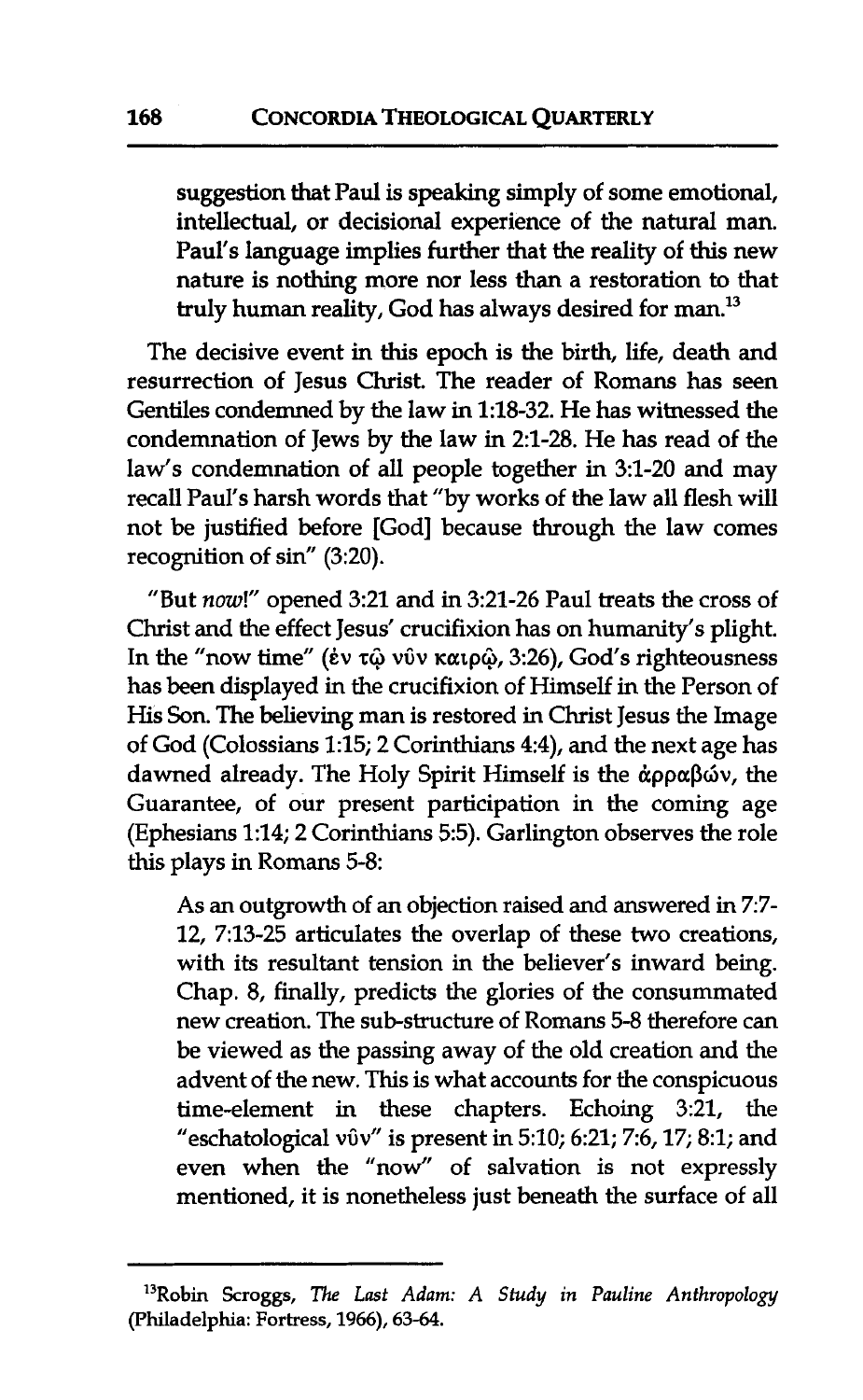those passages that speak of the definitive break with the old age.14

On this side of the resurrection such restoration is partial<sup>15</sup> but it is real already (Romans 8:28-30).<sup>16</sup> Paul, as every believer, has obtained the forgiveness of sins and eternal life (Romans 5:17-21; 6:22-23; 8:2, 28-39). Yet he can say to the Philippians that he has not already received the goal of the Christian life nor has he already been perfected, but that he diligently pursues "the prize of the upward call of God in Christ Jesus" (Philippians 3:9-14). He is sure of his salvation, presently possessed (Romans 8:38-39) but warns fellow believers in Corinth of the danger of falling away from the faith (1 Corinthians 10:l-13). Using verbs in the present tense, Paul describes the effect that this eschatological tension produces in the life of someone who lives in two epochs, still a member of the old eon of fallen human nature and yet, in Christ Jesus, a resident of the age to come. Paul expresses the subjective effect of this objective truth in Romans 7:14-25 as he defends the law.17 Dunn observes:

<sup>16</sup>John, quoting Jesus, phrases this distinction in terms of life and death. One may compare John 5:2429 where the dead are hearing and possessing eternal life during the earthly ministry of Jesus while those in the grave await the resurrection. Revelation 20:1-10 makes the same point (those who have a share in the first resurrection, baptism, will not taste the second death, hell). The point is that Paul is not saying something that other New Testament writers and Jesus Himself have not also expressed or implied.

<sup>17</sup>Garlington observes a parallel structure in verses 14-20 ("Romans 7:14-25," 211): 14 - 18a; 15a - 18b; 15b - 19; 16-17 - 20. **Dunn** adds his opinion that "the last two clauses of verse 21 are a compressed form of verses 18b-19. . ." (Romans 1-8, 392). Verses 21-25 form the summary and

<sup>14</sup>Garlington, "Romans 7:1425," 204.

 $15$ Garlington comments ("Romans 7:14-25," 234-35): "God, then, is in the process of making his people what Adam, as his image, should have been. But until the process is complete, the Christian, like Christ himself, must labor and persevere amidst circumstances which are far from favorable. It is, in consequence, precisely because he anticipates better things that the believer cannot be content with his present attainments in grace. In view of what he longs to be hereafter, he can only cry out with the apostle Paul, 'Wretched **man** that I am.' Yet the bottom line, from which our truest comfort in this life is **taken,** is the one **drawn** from Paul by Luther. As those who live in the era of overlapping and conflicting creations, we are **simul iustus** et peccator."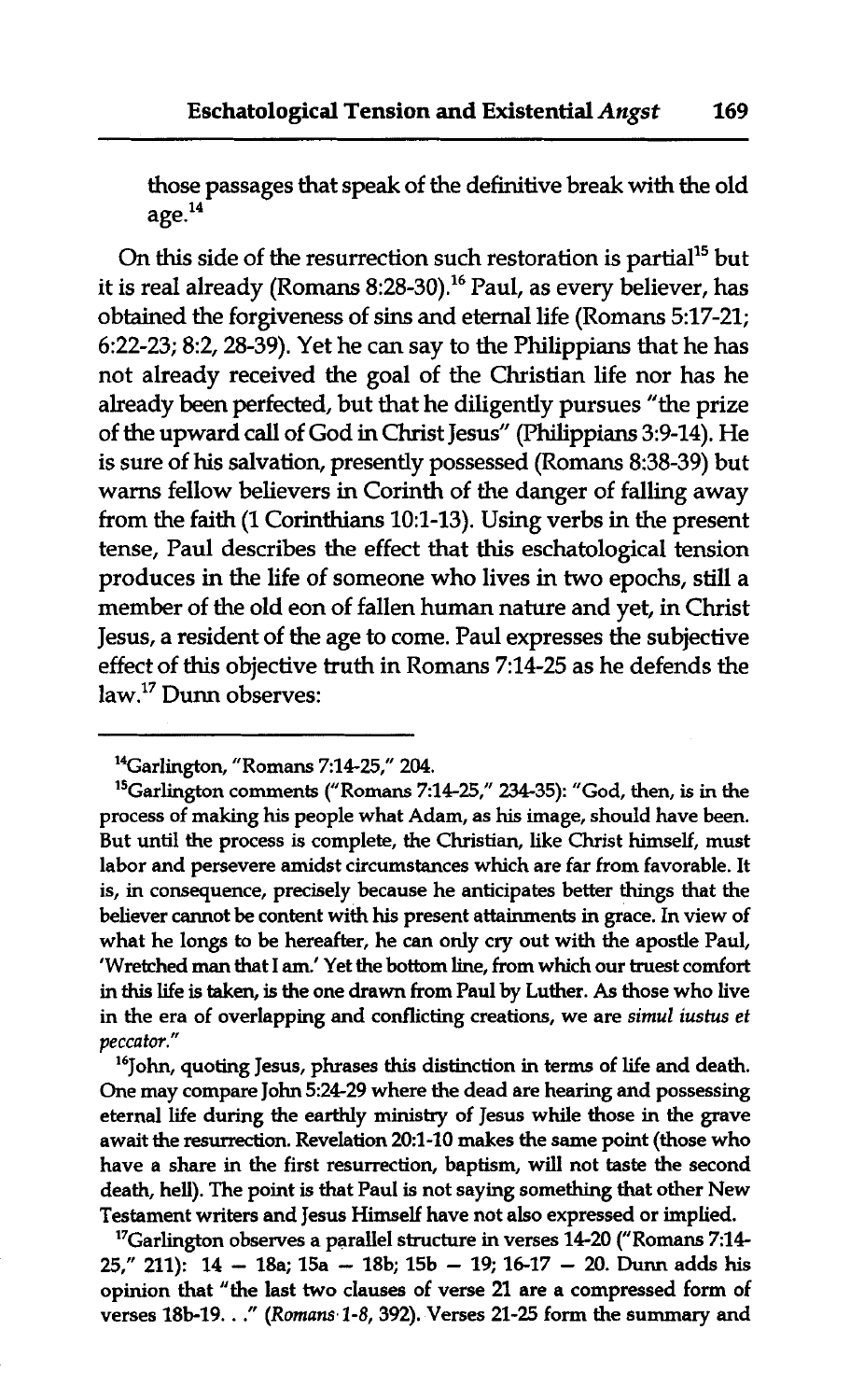As the whole context indicates, Paul's is a salvation-history dualism or tension, not an anthropological dualism: the "I" is split not as a result of creation (or the fall), but primarily as the result of redemption; the "I" is split because the "I" of the believer belongs to, is stretched between the old epoch of sin and death (and law) and the new epoch of grace and life (and Spirit). $18$ 

The question that one may ask at this point is whether Paul's understanding of the two epochs and the believers membership in both at the same time is unique to the New Testament or whether other communities, such as those at Oumran, developed a similar theology. Existential *Angst* seems to be fairly common in the world. Do the Qumran people evidence this frustration? And if so, what is its origin? Two scrolls from Qumran may provide the answers to those questions.

#### **<sup>1</sup>QS** 11, The Community Rule

Eleven reasonably well-preserved columns of a manuscript were discovered in Cave 1 and published in 1951 by Millar Burrows under the title *The Manual of Discipline (The Dead Sea Scrolls* of *St. Mark's Monastery* 11, New Haven). One of the oldest of the scrolls, this scroll (now known as "the Community Rule") dates from 100 B.C.<sup>19</sup> In the eleventh column, at lines 9-10, the text reads:

As for me,

I belong to wicked mankind,

to the company of ungodly flesh.

My iniquities, rebellions, and sins,

together with the perversity of my heart,

belong to the company of worms,

and to those who walk in darkness. $^{20}$ 

conclusion.

**<sup>&#</sup>x27;8Dunnl Romans 1-8,394.** 

<sup>190</sup>ne **may** see **Geza** Vermes, The *Dead Sea Scrolls in English,* third edition (New York: **Penguin** books, 1987), 61 for examples.

<sup>&</sup>lt;sup>20</sup>Vermes, The *Dead Sea Scrolls in English*, 79; Vermes' translation.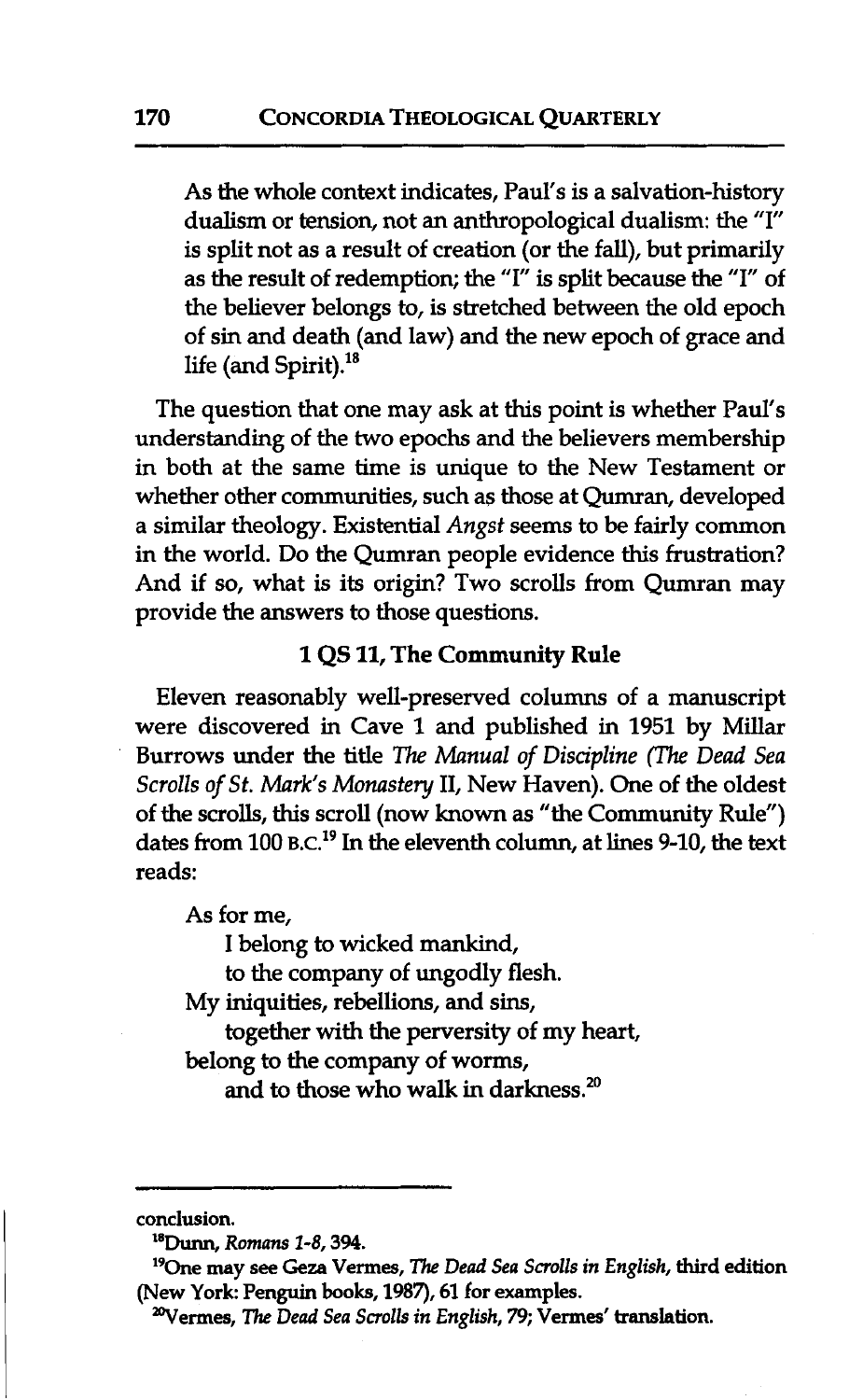This text appears in the context of praise and confession. The author praises God for what He has done for the author and his community, particularly for joining them to the community of the angels, referred to as the "Holy Ones" and the "Sons of Heaven" in the previous lines. Parallels to this expectation exist outside of Qumran and outside of the Bible. The author(s) of *I* Enoch 104.6 (perhaps as early as the Community Rule) states: "Now fear not, righteous ones, when you see the sinners waxing strong and flourishing; do not be partners with them, but keep far away from those who lean onto their own injustice; for you are to be partners with the good-hearted people of heaven."<sup>21</sup> The author of 2 Baruch (second century A.D.) expresses similar hopes:

Miracles, however, will appear at their own time to those who are saved because of their works and for whom the Law is now a hope, and intelligence, expectations, and wisdom a trust. For they shall see that world which is now invisible to them, and they will see a time which is now hidden to them. And time will no longer make them older. For they will live in the heights of that world and they will be like angels and be equal to the stars. And they will be changed into any shape which they wish, from beauty to loveliness, and from light to the splendor of glory. . . . And the excellence of the righteous will be greater than that of the angels (2 Baruch  $51:7-10,12$ <sup>2</sup>

The significant difference between 1 Enoch and 2 Baruch, when compared to 1QS 11.9-10, is that the author of the Community Rule confesses his sinfulness and unworthiness to become part of the heavenly community. This has, quite naturally, led some to link the Community Rule 11 to Romans 7. Dunn, for example, says: "We find precisely the same self-confession in the Qumran literature, used by those who, very much like Paul, rejoiced in the experience of God's righteousness." $^{23}$ 

**<sup>&#</sup>x27;'Translated by E. Isaac and included in James Charlesworth's** *The* **Old**  *Testament Pseudepigrapha* **(Garden City: Doubleday, 1983), 1235.** 

**ZZTranslated by A. F. J. Klijn, included in James Charlesworth's** *The* **Old**  *Testament Pseudepigrapha),* **1:638.** 

**<sup>23</sup>Dunn,** *Romans* **1-8,389.**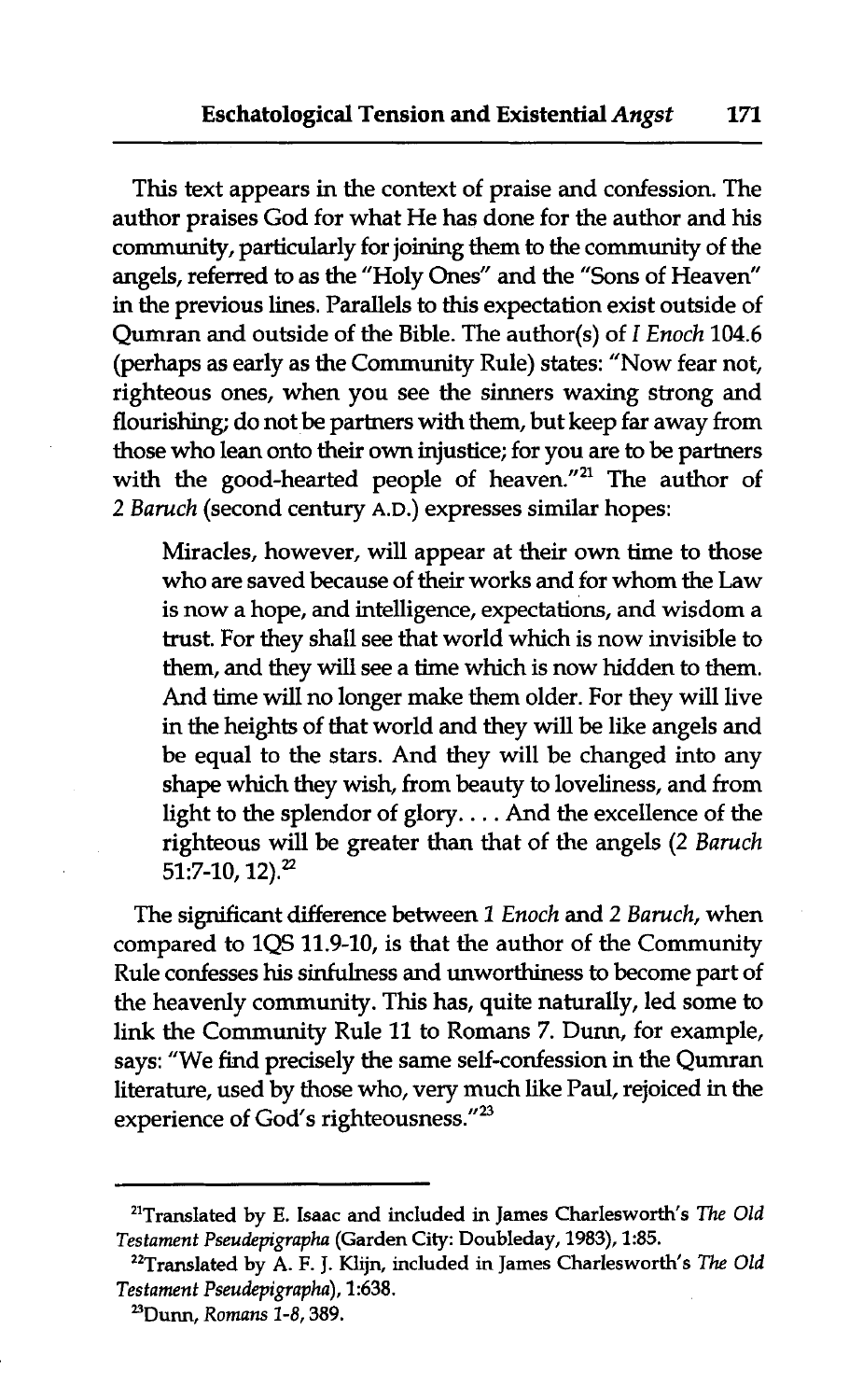It appears, however, that **Dunn** has overstated the resemblance. The author of the Community Rule expresses his anxiety over his failure to adhere to the law's precepts. He even goes so far as to confess that "I belong to the Adam of wickedness." On the collective or corporate use of "Adam," Leaney notes:

It is significant that besides the frequent use in 1QH [Thanksgiving Hymns] it is thus used eight times in CD [Damascus Document or Zadokite Document], twice in DSW [The War Scroll or 1QM], but in the Rule only at 5.17 in this way other **than** the six times all concentrated in this column, where the thought is so closely parallel to that of  $1QH.^{24}$ .

This "Adam of wickedness" is set in parallel in 1QS11.9-10 with "the company of ungodly [or evil] flesh" and raises the question of whether this author's use of "flesh" is identical to Paul's. Certainly they are similar. Karl **Kuhn** describes the use of "flesh" in Qumran:

In the Qumran texts the word "flesh" is contrasted not only to the spirit of God but to the "spirit of truth," which the believer possesses, in accordance with his predestination. Therefore, man as "flesh" is unworthy of God and prone to do evil, or rather, prone to succumb to the Evil One, while the spirit of the pious, as the "spirit of truth," places him in the battlefront on God's side against the Evil One. Thus "flesh" becomes a contrast to the "spirit" which rules the pious man and determines his good actions, and dwells within him; consequently "flesh" becomes the area of weakness through the natural inclinations of **man;** it becomes almost synonymous with evil.<sup>25</sup>

The rabbis had also recognized the existence of two separate impulses within man. As early as the Tannaim (first century A.D.) there had been discussions of the "evil impulse" **(YTi** iY) and the

**<sup>24</sup>A. R. C. Leaney,** *The Rule of Qumran and its Meaning: Introduction, Translation and Commenta y* **(London: SCM Press, 1966), 254.** 

**<sup>%</sup>rl Georg Kuhn, "New Light on Temptation, Sin, and Flesh in the New Testament," in The** *Scrolls and the Nau Testament,* **edited by Krister Stendahl (New York: Harper** & **Brothers, 1957), 101.**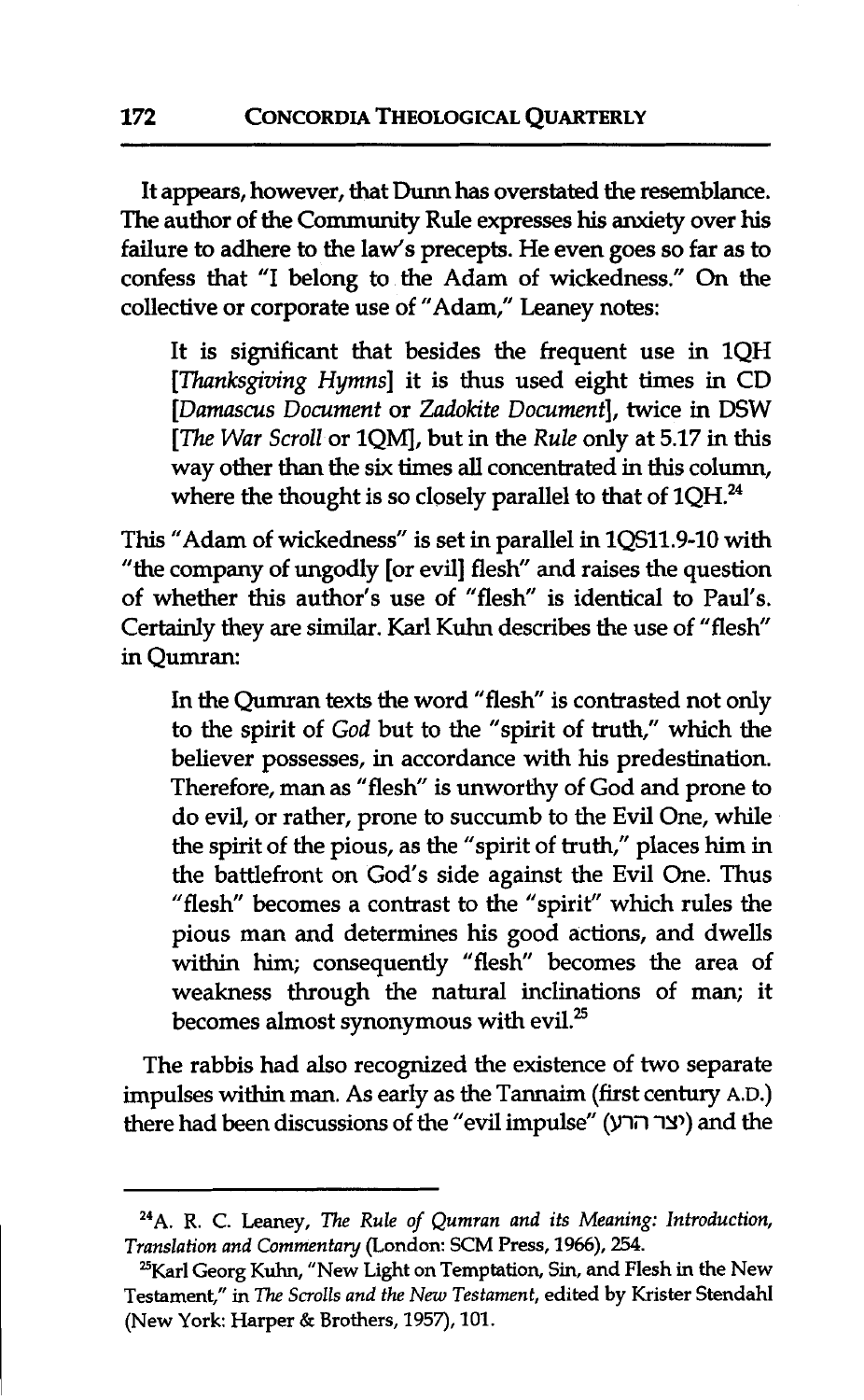"good impulse" **(Iw;-I w;** one may see M. *Berakoth* **9.5).26** Yet this evil impulse has more to do with mankind as creature than Paul's statement in Romans 7:14 that even members of the elect community have been and still are "sold under sin" **(x~xpapkvoq).** For example, the author of the Community Rule states in 1QS11.10, "My iniquities, rebellions, and sins, together with the perversity of my heart, belong to the company of worms and to those who walk in darkness."<sup>27</sup> The author anchors his understanding of his unworthiness in his corporeality, in his weak creatureliness which contrasts with God's perfection and omnipotence. There is no sense in the Community Rule that the existential Angst is ultimately rooted in an existence within two ages, the age of Adam and the age of Messiah. For the Qumran covenanters, the age of Messiah seems to be purely future, as yet totally unrealized. The confession of unworthiness in 1QS11.9-10 resembles Paul's discussion in Romans 7:14-25, but has developed from a different understanding of eschatology.

This is evident in the way in which the author concludes the Community Rule. He asks,

What shall one born of woman be accounted before Thee? Kneaded from dust, his abode is the nourishment of worms. He is but a shape, but moulded clay, and inclines towards dust. What shall hand-moulded clay reply? What counsel shall it understand? $^{28}$ 

The author laments the creatureliness of man, corporate Adam, and ends with two rhetorical questions, set in parallel, which he leaves unanswered. $29$  Leaney summarizes:

All these passages emphasize the finitude of man and his membership of the order of this world with which is contrasted that of the new age, sometimes thought of as already existing and removed from this world not by time but by space. . . . Thus angels live in the other heavenly

**<sup>%</sup>ne may see Leaney,** *The Rule of Qumran, 42-43.* 

**<sup>27</sup>Vermes,** *The Dead Sea Scrolls in English, 79.* 

**ZBVermes,** *The Dead Sea Scrolls in English, 80.* 

**<sup>29</sup>Note that Paul answers the rhetorical question with which he ends Romans 725.**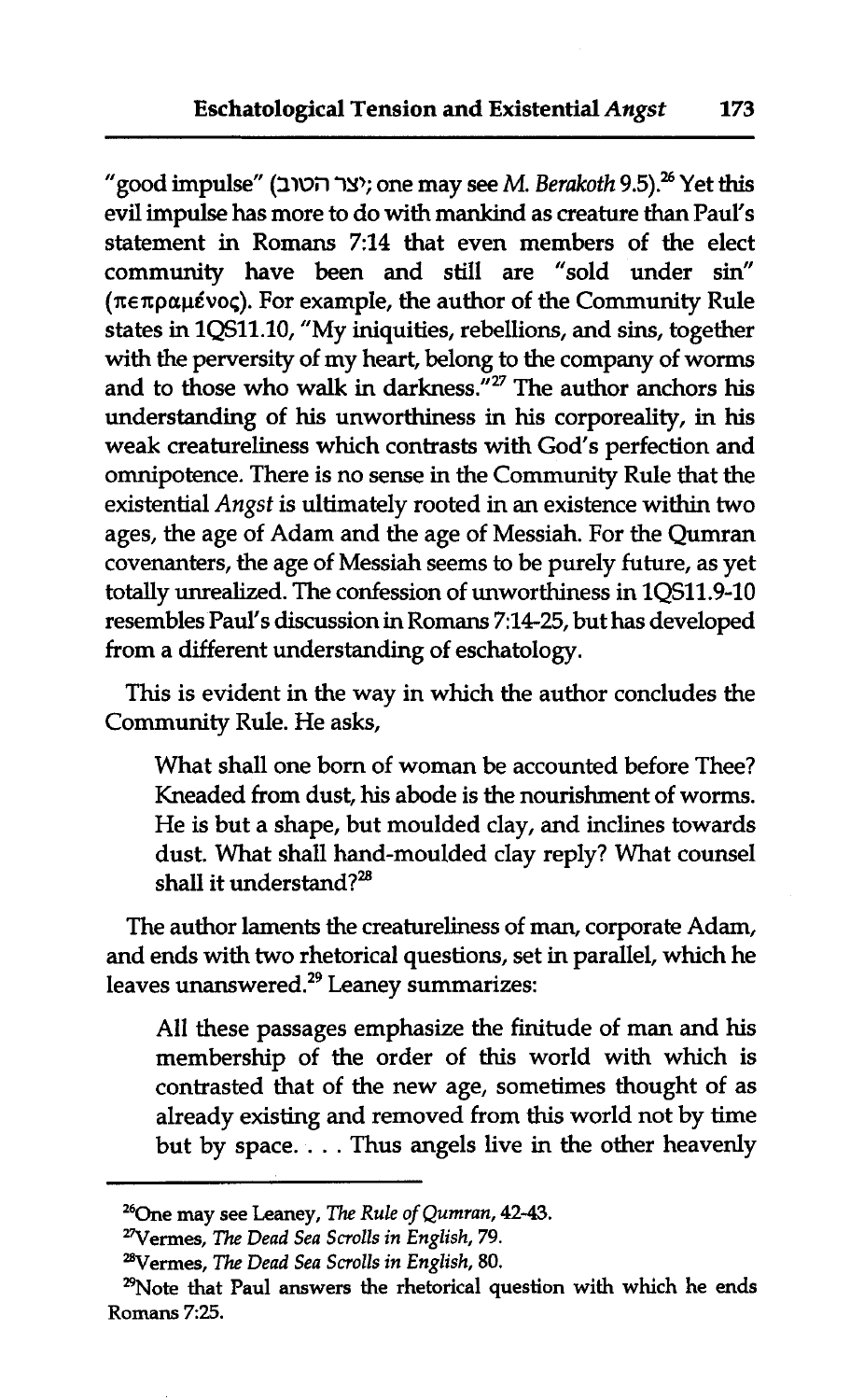order; but when the fulness of time comes it will be possible for finite mortal men, whose origin and life exists so far only on the biological level, to attain to the other order of life.<sup>30</sup>

The difference between the Community Rule and Romans **214-**  25 is that the Qumran author speaks as a human being, expressing the *Angst* that is common to humanity. The author belongs to those predestined to inherit the glory of the angels and share in their community *at some point in the (near) future but does* not yet possess it. Even if it already exists, it exists somewhere else. On the other hand, Paul speaks in Romans 7:14-25 as a Christian, one who has already experienced the eschaton through baptism into Christ's death and resurrection. Paul and all Christians, the "I" of Romans 7:14-25, are already members of the holy community, although this is "not yet" fully realized. The author of the Community Rule shares much with Paul: the use of "I" to represent a larger group, of which he is himself a member; the opposition of "flesh" to the coming age; and a confession of sinfulness and unworthiness. But these are only superficial  $s$ imilarities. $^{31}$  And the superficiality of the comparison is most obvious in the fact that Paul can answer his final rhetorical question and the author of the Community Rule cannot. Only as a member already possessing the next age can Paul speak as he does in Romans 7.

The contrast with Paul's theology is remarkable. The Community Rule at 4.23 reads "For God has chosen them for an everlasting Covenant and **all** the glory of Adam shall be theirs."32 The context is the arrival of the eschaton, the day when God shall put an end to falsehood and truth will arise in the world forever. A man of Qumran may cry out to God and confess his unworthiness in contrast to God's holiness; he may confess to his fellows his unworthiness to be included among those predestined to eternal life. But this is not the cry of Paul in Romans 7.

**<sup>%</sup>eaney, The** *Rule of Qumran,* **259.** 

*<sup>&</sup>quot;Contra Karl* **Kuhn, "New Light on Temptation," 102-09.** 

**<sup>&</sup>quot;Vermes, The** *Dead Sea Scrolls in English, 66.*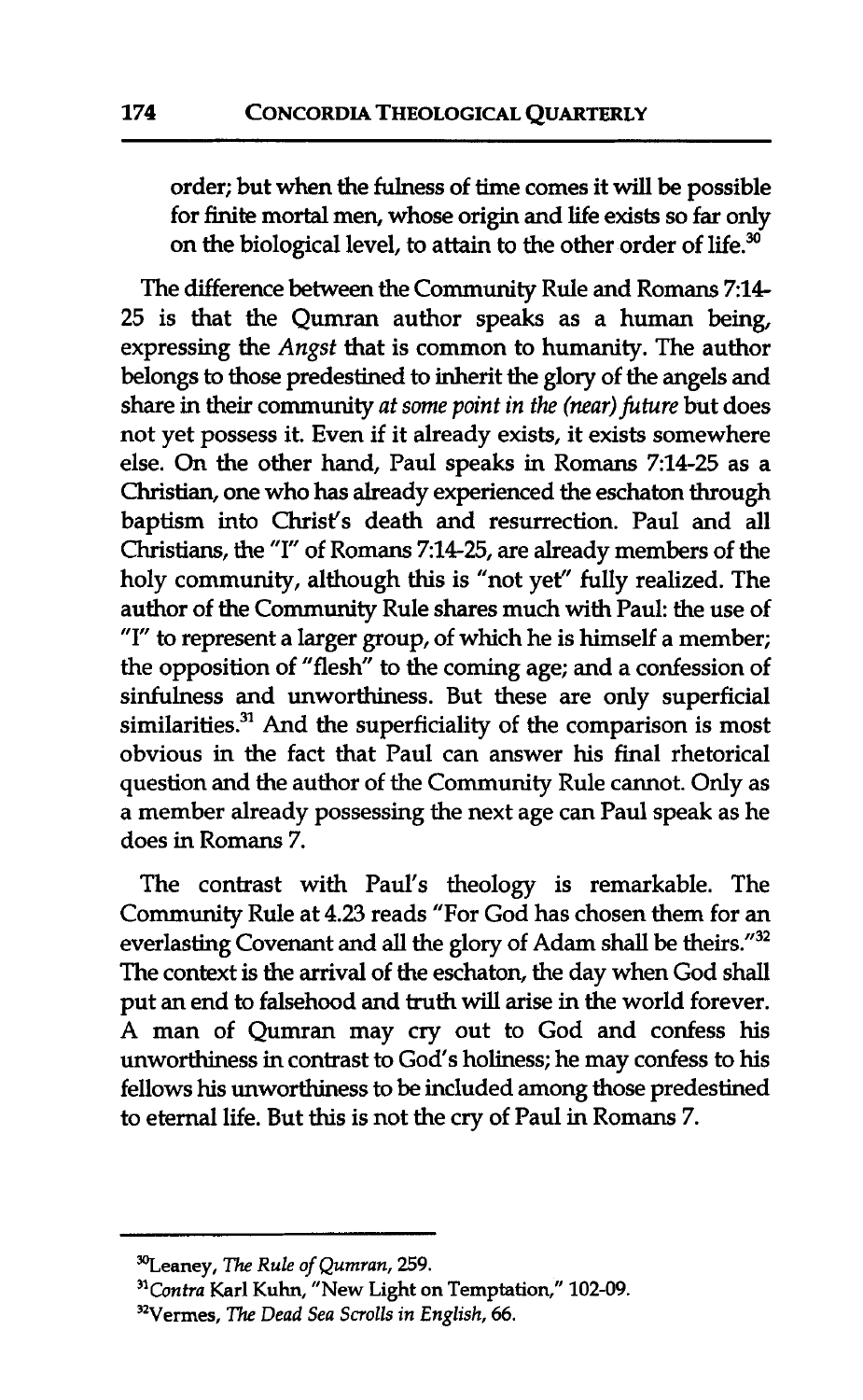#### Summary and Conclusions

Paul has an awareness of God's sovereignty, an appreciation of man's sinfulness, a recognition of an entirely God-dependent salvation, and the use of "I" to refer to himself and the community of which he is a member in common with those who wrote the Community Rule and the Thanksgiving Hymns. He uses "flesh" and "spirit" in ways that resemble those terms in Qumran, and both express an existential *Angst.* But the differences are greater than the similarities. W. D. Davies concludes his study of these two terms in Paul and in Qumran:

Thus our discussion of "flesh" and "spirit" in Paul has led to the same conclusion. The Scrolls and the Pauline Epistles share these terms, but it is not their sectarian connotation that is determinative of Pauline usage. As the Epistles themselves would lead us to expect, Paul stands in the essentials of his thought on these matters more in the main stream of Old Testament and Rabbinic Judaism than in the sect. There is no reason to suppose that in other aspects of his thought the case would be different.<sup>33</sup>

Paul may speak of an election to salvation, but he does so only in Christ and Him crucified (Romans 8:28-30; one may compare Ephesians 1:3-14). Nowhere does Paul speak of a predestination for any individual to damnation or destruction. Rather, he affirms that God "wants all men to be saved and to come to a knowledge of the Truth." (1 Timothy 2:4) A second difference lies in the origin of the existential *Angst* **both** express. For Paul, this anxiety comes from the fact that a Christian lives in two ages, the age of Adam since Adam's fall, and the Coming Age, which has already begun with the life, death and resurrection of Jesus Christ (Romans 321-26). When a person is baptized into Christ Jesus, he enters that age, a new creation called to a new life (Romans 6:1-4; one may compare 2 Corinthians 5:17). Yet the old continues along with the new, and the battle is joined, as David Wenham describes:

**<sup>33</sup>W.** D. Davies, "Paul and the Dead **Sea** Scrolls: Flesh and Spirit," in The *Scrolls* **mrd** *the New Testament,* **edibed** by **Krister Stendahl** (New York: Harper & Brothers, 1957), 182.